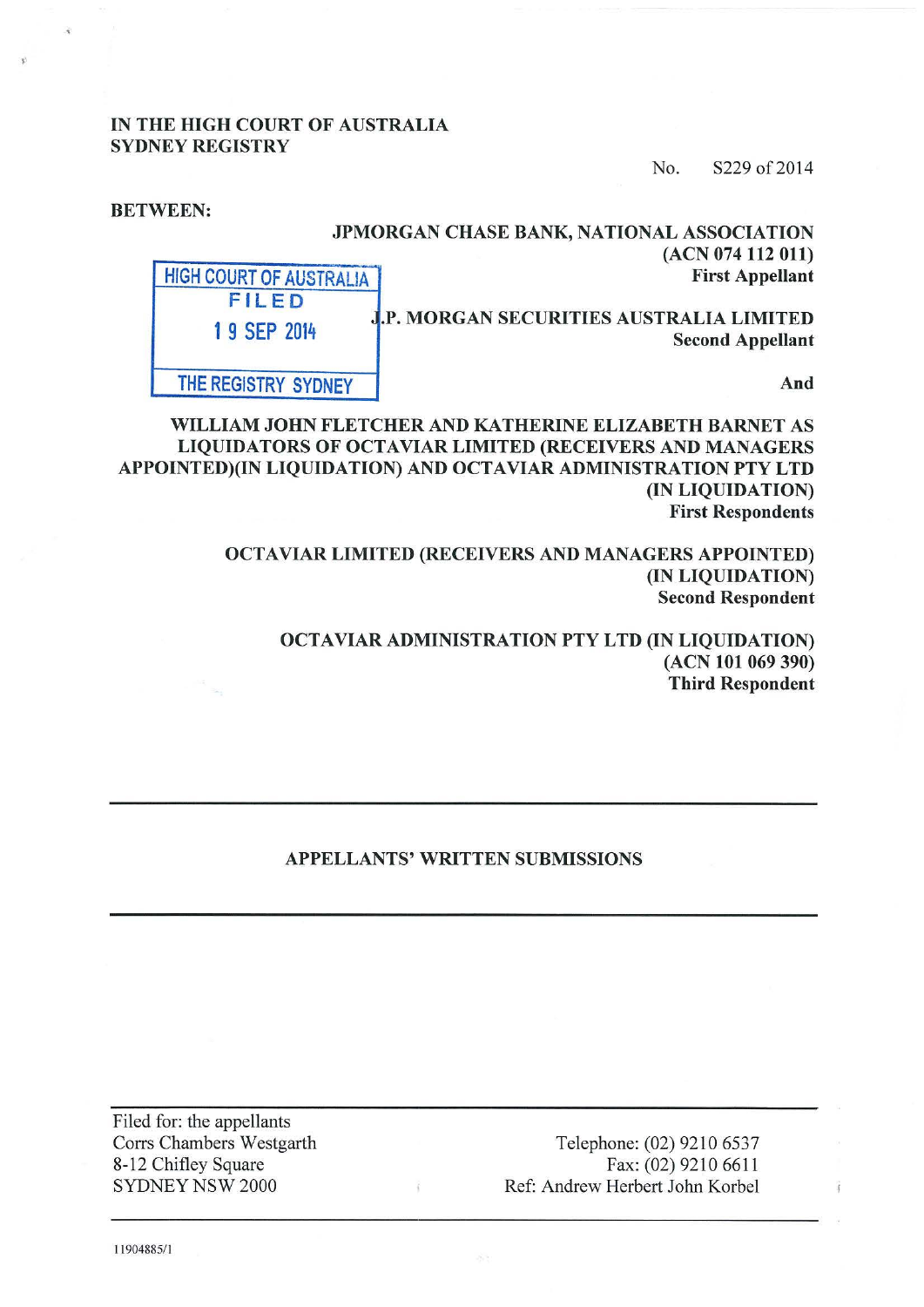#### **Part I: Internet publication**

1. These submissions are in a form suitable for publication on the internet.

#### **Part II: Statement of issues**

2. Where:

10

.,

 $\ddot{\cdot}$ 

- a. a Court has already granted to a liquidator, under paragraph 588FF(3)(b) of the *Corporations Act* 2001 (Cth) (the **Act),** an extension of the time within which to commence an application under s.588FF(1) in respect of an alleged unfair preference or another voidable transaction, and
	- b. no further extension of that time period could be obtained by the liquidator by means of a further application under the Act, because the time by which any such extension application must be brought has expired,

can the Court nonetheless grant a further extension of that time period by exercising its powers under the Court's civil procedure rules so as to vary the date specified in the extension order previously made under the Act?

#### **Part III:** *Judiciary Act:* **s.78B**

3. There are no constitutional issues in this case. Notices under section 78B of the *Judiciary Act* 1903 (Cth) were issued in the proceeding at first instance before Justice Black, on the basis that an argument was then raised by the appellants that rule 36.l6(2)(b) of the *Uniform Civil Procedure Rules* 2005 (NSW) **(UCPR)** was inconsistent with  $s.588FF(3)$  of the Act, and, by reason of section 109 of the Constitution, was invalid to the extent of that inconsistency. None of the Attorneys-General appeared at that hearing. That constitutional argument was not pursued on appeal, and no notices under s. 78B were served in the Court of Appeal proceeding, or have been served in respect of this appeaL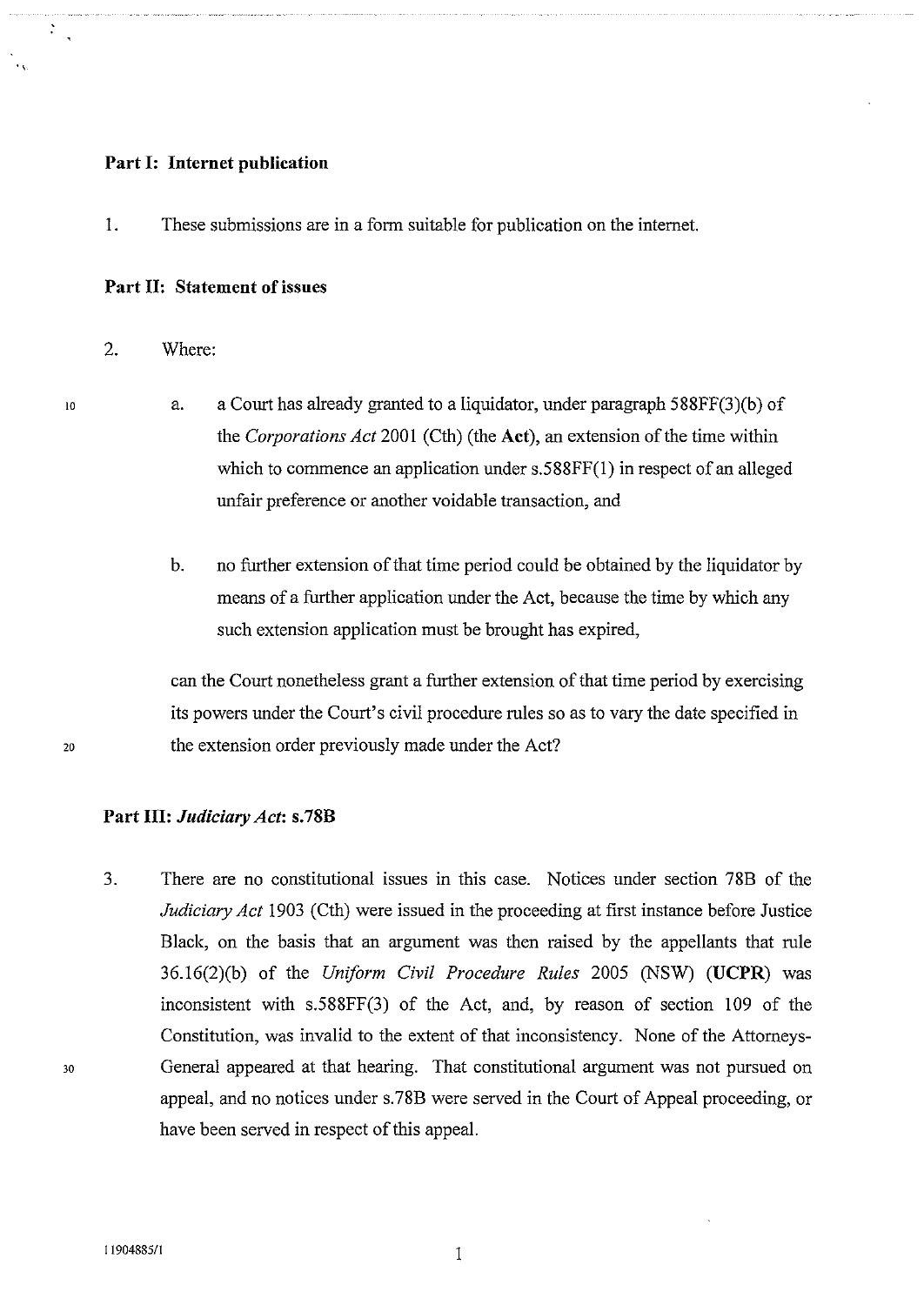## **Part IV: Case citations**

- 4. The decision of Black J is reported as *Re Octaviar Limited (recs and mgrs apptd) (in liq)* & *Anor* (2013) 93 ACSR 316.
- 5. The decision of the Court of Appeal is reported as *JP Morgan Chase Bank, National*  Association v Fletcher (as liquidators of Octaviar Ltd) & Ors (2014) 306 ALR 224.

# **Part V: Statement of relevant facts**

10

.,

 $\mathcal{L}$  $\mathcal{A}$ 

- 6. In early 2008, there occurred various transactions by which the first respondents allege that the appellants received unfair preferences from the second respondent, Octaviar Limited **(Octaviar).**
- 7. On 4 June 2008, the Public Trustee of Queensland commenced winding up proceedings in the Supreme Court of Queensland against Octaviar. This is when the winding up of Octaviar is taken to have commenced.<sup>1</sup> The "relation-back day" for Octaviar, within the meaning of s.588FF of the Act, was 4 June 2008 (Reasons for Judgment of the Court of Appeal28 February 2014 **(CA),** [5]).
- 8. By order of the Supreme Court of Queensland made on 9 September 2009, Octaviar was placed in liquidation and the first respondents were appointed its liquidators.
- 9. By operation of s.588FF(3)(a) of the Act, and subject to any extension of time being ordered under paragraph 588FF(3)(b), any application in respect of Octaviar under subs 588FF(l) was required to be commenced by 4 June 2011 (CA, [5]).
- 10. On 10 May 2011, the respondents filed the Originating Process in Supreme Court of New South Wales proceeding no. 20111153330 (the **Proceeding).** The respondents sought *ex parte* an order under paragraph 588FF(3)(b) of the Act that the time for the making of any  $s.588FF(1)$  application in respect of Octaviar be extended to 3 October 2011.

<sup>1</sup> See *Re Octaviar Ltd (No 8)* [2009] QSC 202; confirmed in *Re Octaviar Ltd (No 8)* [2010] QCA 45.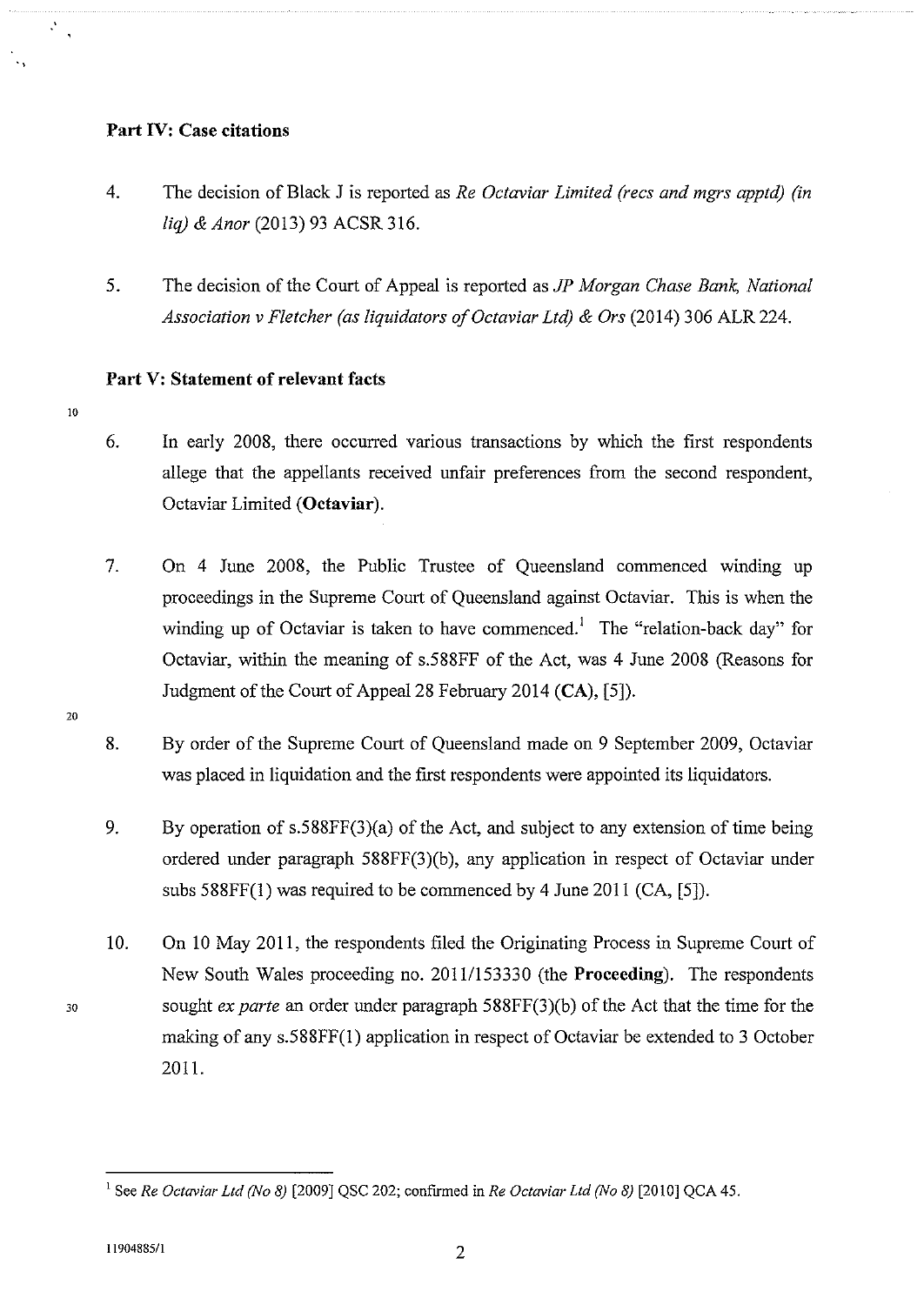- 11. On 30 May 2011, Hammerschlag J made the orders sought in the Originating Process. The terms of the relevant order were: "Order under section 588FF(3)(b) of [the Act] ... that the time for the making of an application in respect of [Octaviar] under section 588FF(l) of the Act be extended to 3 October, 2011" (the **Extension Order)** (CA, [5], [15]).
- 12. On 4 June 2011, the period within which any application under paragraph 588FF(3)(b) was able to be made expired (this date being 3 years after the relationback day): s.588FF(3)(a).
- 13. On 8 September 2011, the respondents' solicitors notified the appellants that the respondents intended to make an application, pursuant to paragraph 588FF(3)(b) of the Act, for orders further extending, to 3 April 2012, the time by which any s.588FF(l) application in respect of Octaviar must be brought.
- 14. On 19 September 2011, the respondents filed two forms of process in the Proceeding: one was an amended originating process; and the other was an interlocutory process (CA, [17]). Identical orders were sought in both forms of process (CA, [18]). Relevantly, the respondents sought:
	- a. an order under paragraph 588FF(3)(b) of the Act that the time for the making of any  $s.588FF(1)$  application in respect of Octaviar be further extended to 3 April 2012; and
	- b. an order under rule 36.16(2)(b) of the UCPR that the Extension Order previously made by Hammerschlag J be varied to insert in lieu of"3 October 2011" the date "3 April 2012".
- 15. The respondents filed further affidavit material in support of this application, setting out the work that had been done since the Extension Order and the reasons why a longer period of time was now sought beyond that which had been specified in the Extension Order.
- 16. On 19 September 2011, the respondents' application was heard by Justice Ward. The appellants did not appear at the hearing. Her Honour made an order under rule  $36.16(2)(b)$  of the UCPR in the terms described in paragraph  $14(b)$  above, varying the ÷.

20

30

10

 $\frac{8}{3}$ 

 $11904885/1$  3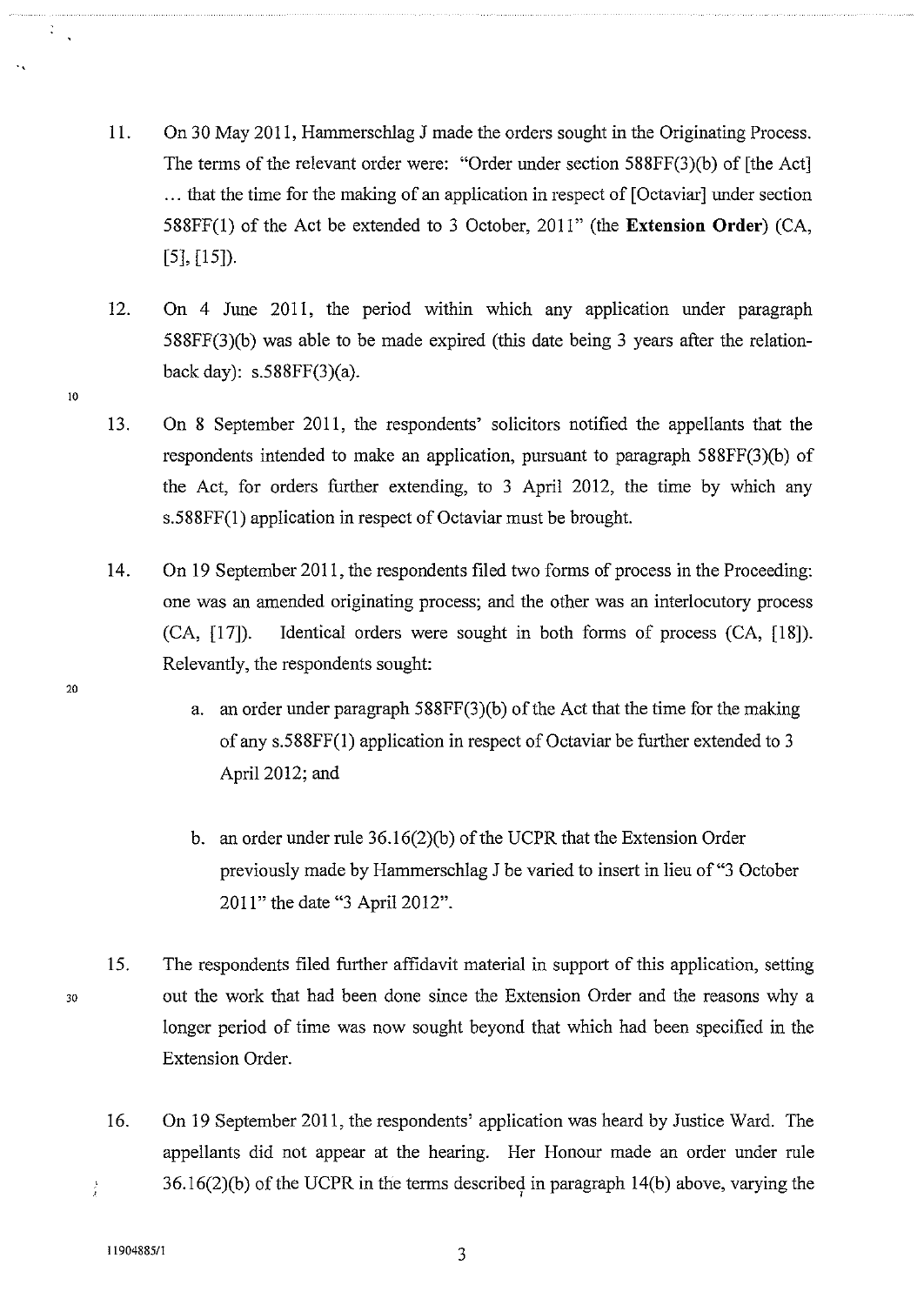Extension Order by substituting the date "3 April 2012" for the date "3 October 2011" (the **Variation Order)** (CA [23]). The effect of the Variation Order was to extend the period within which any s.588FF(1) application in respect of Octaviar had to be brought by a further six months beyond the "longer period" which had previously been ordered by Justice Hammerschlag under s.588FF(3)(b).

- 17. On 3 April 2012, the first respondents brought a s.588FF(l) application in respect of Octaviar against the appellants. This was outside the period specified by the Extension Order as originally made, but within the period specified by the Extension Order as varied by the Variation Order.
- 18. On 18 October 2012, the appellants filed an interlocutory application in the Proceeding, seeking to set aside the Variation Order.
- 19. The appellants' application to set aside the Variation Order was heard by Justice Black on 7 December 2012, and was dismissed by his Honour on 8 February 2013.
- 20. The New South Wales Court of Appeal granted the applicants leave to appeal from Black J's decision, but a majority of the Court (Macfarlan and Gleeson JJA; Beazley P dissenting) upheld the decision of the primary judge and dismissed the appeal.

#### 20

10

### **Part VI: Appellants' argument**

*The terms ofs.588FF(3)(b)* 

21. Section 588FF(1) of the Act provides that the Court may, on the application of a company's liquidator, make certain orders where it is satisfied that a transaction of the company is voidable because of section 588FE. Subsection 588FF(3) of the Act relevantly provides that:

30

An application under subsection (1) may only be made:

(a) during the period beginning on the relation-back day and ending:

(i) 3 years after the relation-back day; ... or

(b) within such longer period as the Court orders on an application under this paragraph made by the liquidator during the paragraph (a) period.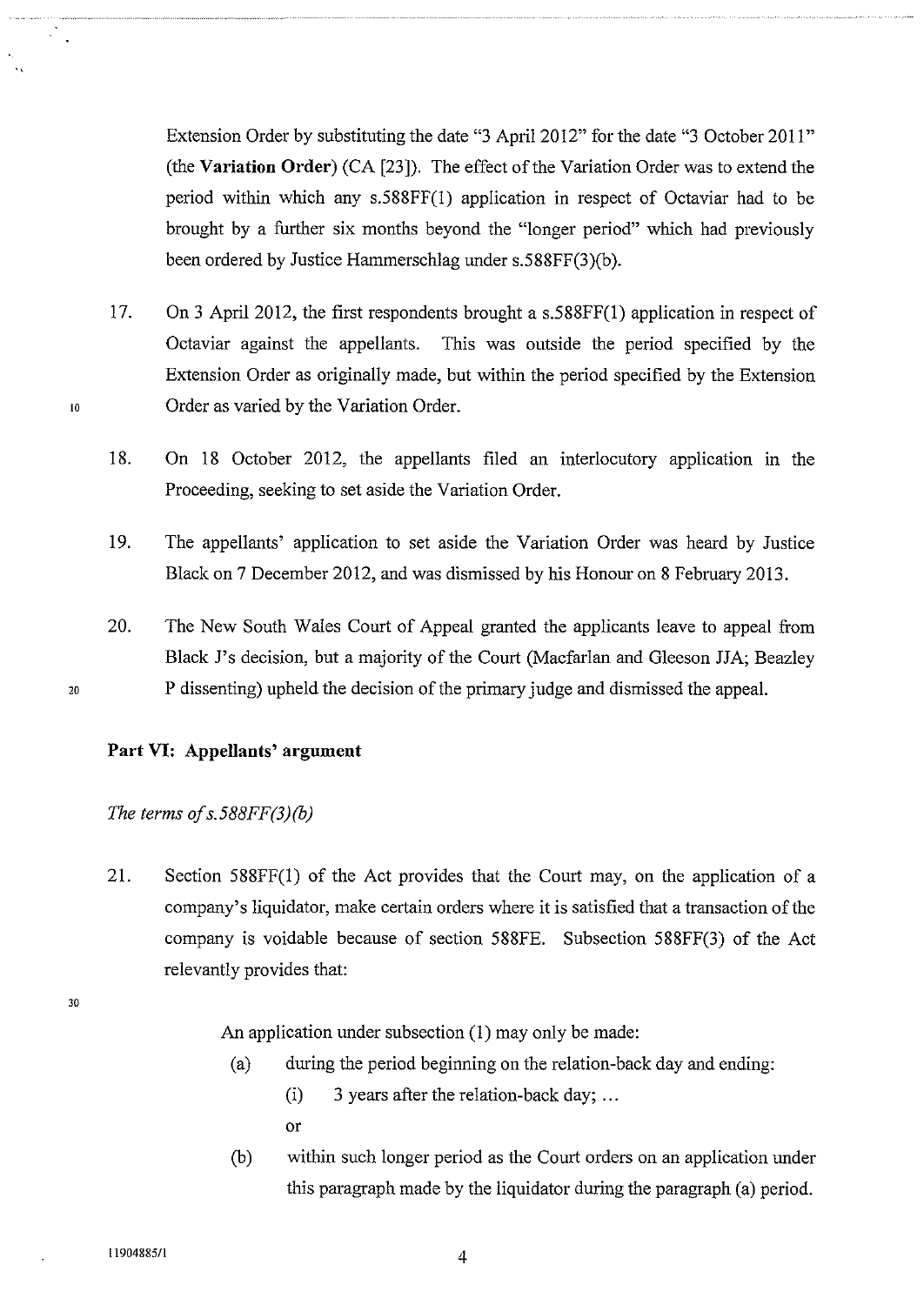- 22. The first respondents did not bring any s.588FF(1) application in respect of Octaviar within the time period specified in s.588FF(3)(a), which expired on 4 June 2011. However, the first respondents did, within that period, make an application to the Court under paragraph 588FF(3)(b). In terms of the language of that paragraph, the Supreme Court (being a "Court" as defined in s.58AA) made an order "on" the s.588FF(3)(b) application that the "longer period" within which a  $s.588FF(1)$ application "may only be made" was the period ending on 3 October 2011.
- 10 23. The use of the phrase "may only be made" in the chapeau of s.588FF(3) indicates that the requirement to bring an application under s.588FF(l) within the time period specified in either paragraph  $588FF(3)(a)$  or  $588FF(3)(b)$  is of the essence of the provision made by s.5 88FF and is not to be characterised as a time stipulation of a procedural nature: *Gordon v Tolcher* (2006) 231 CLR 334 *(Gordon v Tolcher)* at [37]. This was recognised by Gleeson JA in the Court of Appeal (CA [168]).
	- 24. In determining the precise time constraint imposed by paragraph 588FF(3)(b), it is important to note that this paragraph contains a number of elements. It requires that:
		- a. there be "an application under this paragraph" that is, an application under s.588FF(3)(b);
			- b. the operative application be "made by the liquidator during the paragraph (a) period" (here, on or before 4 June 2011);
			- c. the Court (as defined in s.58AA) makes an order "on" that particular application;
			- d. the order specifies a "longer period" (than the period specified in paragraph (a)); and
			- e. any s.588FF(l) application "may only be made" within the "longer period" so ordered.

20

30

.,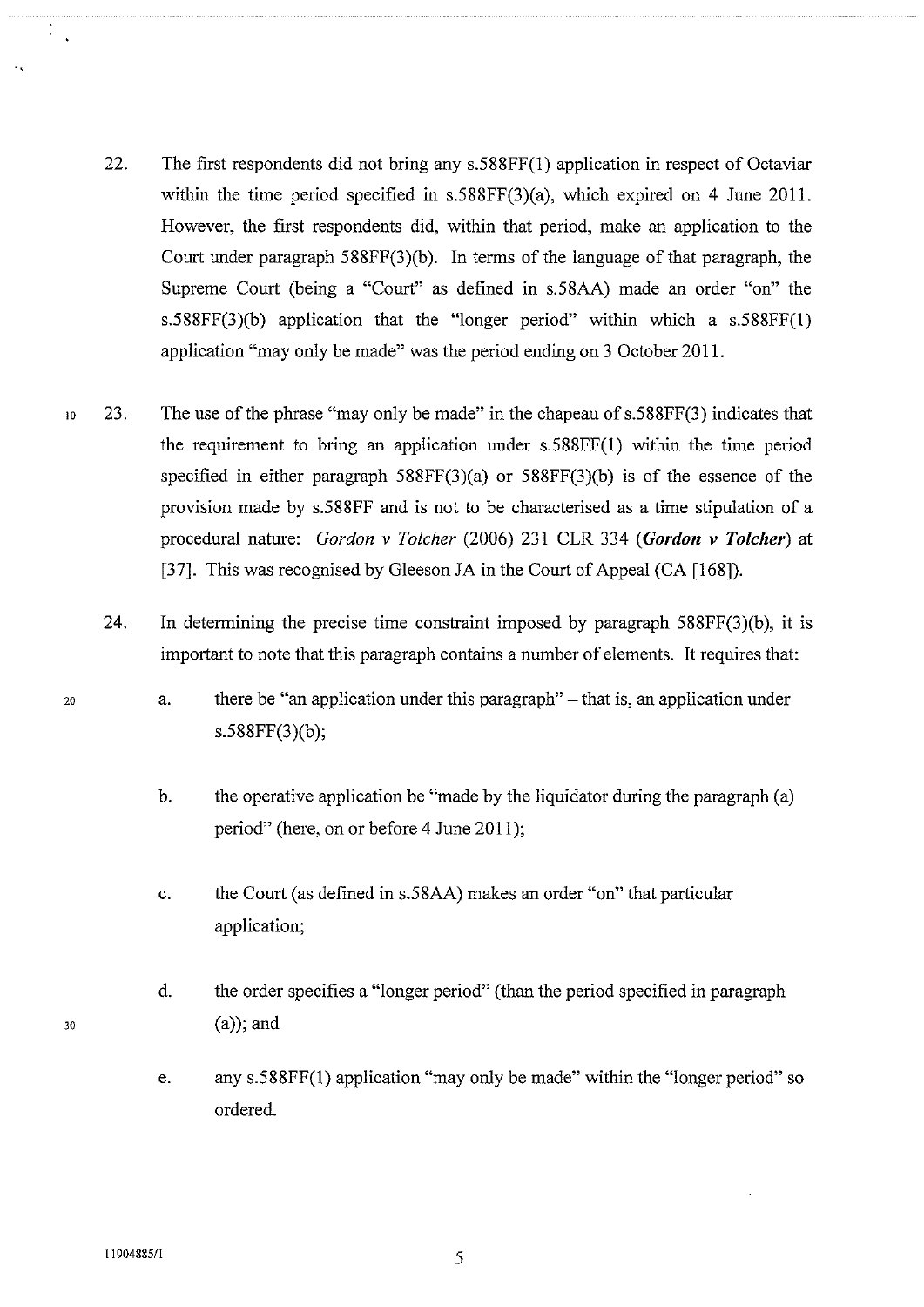- 25. Those elements were not satisfied in the present case in respect of the Variation Order. The application for the Variation Order was not made under paragraph 588FF(3)(b), but under UCPR r.36.16(2). That application under r.36.16(2) was not made "during the paragraph (a) period", but several months after the expiry of that period. The Variation Order was an order made by the Court on the r.36.16 application, not on the s.588FF(3)(b) application. And the first respondents have not commenced their s.588FF(l) application against the appellants within the "longer period" that was specified in the original Extension Order that was made by Justice Hammerschlag on the s.588FF(3)(b) application.
- 26. The language of s.588FF(3)(b) indicates a need for certainty and finality in respect of the time within which any s.588FF(l) application must be brought. That point was recognised by this Court in *Gordon v Tolcher,* and in particular in the plurality's endorsement (231 CLR at 348) of the propositions stated by Spigelman CJ in *BP Australia Ltd v Brown* (2003) 58 NSWLR 322 *(BP v Brown)* at 345-6.
- 27. Those propositions include that:
	- a. the effect of the time limit in s.588FF(3) is that, by the end of the s.588FF(3)(a) period, a person who has had dealings with the company *"will know"* whether he or she remains at risk;
	- b. the policy behind this time limit *"favours certainty";*
	- c. the section requires that those who wish to extend the period for bringing a s.588FF(l) application must *"seek a determinate extension of the period';*
	- d. on such an application it *"must be decided'* how long the process of deciding whether to pursue voidable transactions *"will take";* and
	- e. Parliament has identified a time for investigations or pursuit of funding to occur, *"subject to a single determinate extension of time"* following which time such activities *"must cease".*

20

10

 $\frac{1}{2}$  .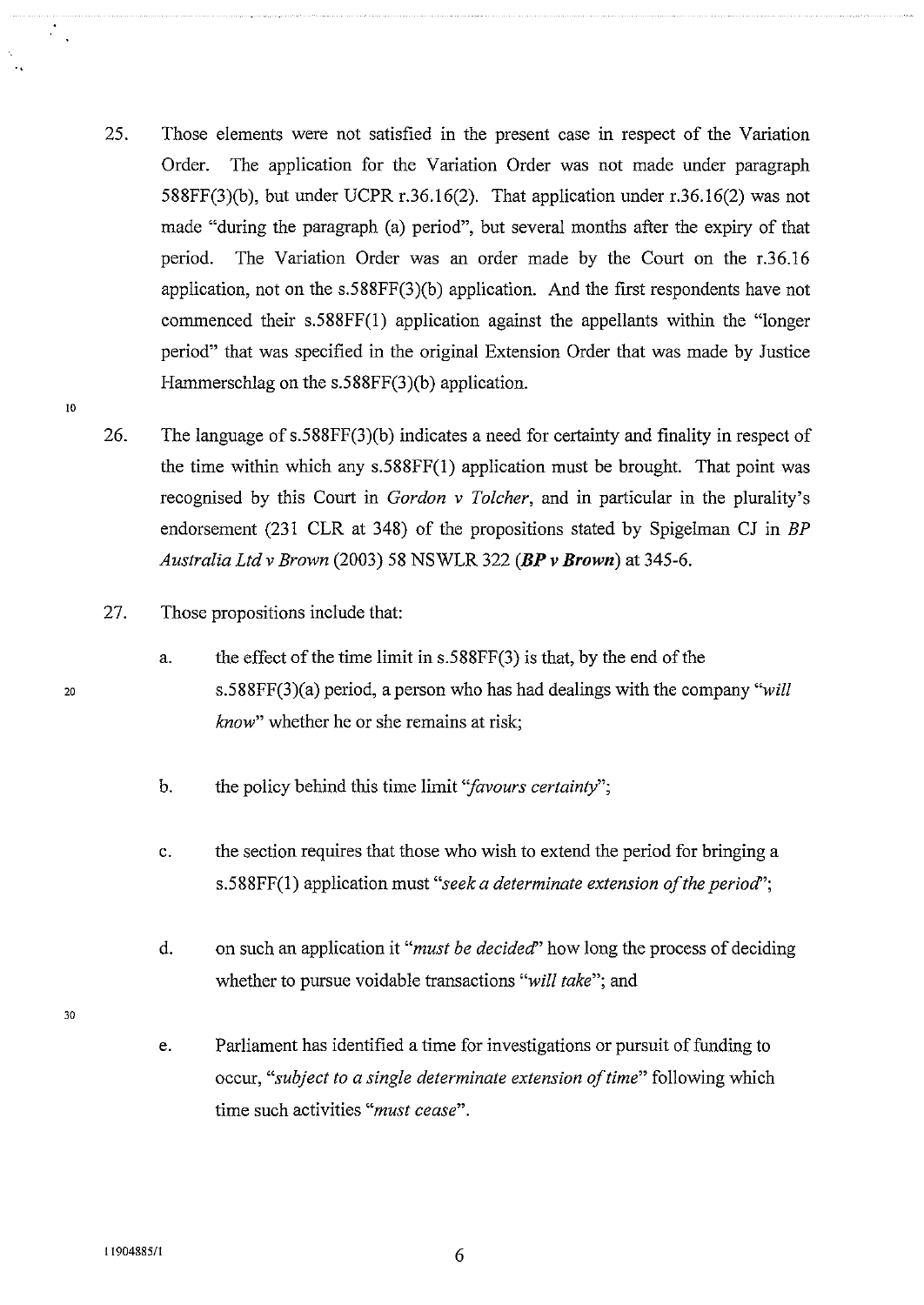- 28. The need for certainty and finality (or "determinacy") in respect of any decision made on a s.588FF(3) application is an essential element of the legislative scheme of which s.588FF(3) forms a part. This scheme seeks to balance conflicting commercial interests, by ensuring that persons who received payments from the company in question know either:
	- a. that the time period specified in s.588FF(3)(a) has expired, without any application under s.588FF(3)(b) or under s.588FF(l) being brought; or
	- b. that an application under s.588FF(3)(b) was brought within that period, which, if decided in the applicant's favour, has resulted in a *determinate* extension of time, such that any s.588FF(l) application must now be brought within the "longer period" (s.588FF(3)(b)) specified by that determinate extension.
- 29. While the word "single" in the phrase "single determinate extension of time" may require some qualification, as it may be open (though this need not be determined<sup>2</sup>) for a person to bring two separate applications under s.588FF(3)(b), so long as each is brought within the period specified by s.588FF(3)(a) (CA [84]), the critical concept is the need for a "determinate" extension in respect of any such application. A "determinate" extension is one that is finally determined, which is fixed and definitely limited, and which is for a "single" period. That is, s.588FF(3) requires that there be a final determination, and a single extension, in respect of any application under that provision.

# *Terms ofUCPR r.36.16(2)*

- 30. Rule 36.16(2) of the UCPR relevantly provides that:
	- (2) The court may ... vary a judgment or order after it has been entered if:
		- (b) it has been given or made in the absence of a party, whether or not the absent party had notice of the relevant hearing or of the application for the ... order, ...

20

30

10

 $\ddot{\cdot}$ 

<sup>&</sup>lt;sup>2</sup> In *Re Bowcher (Liquidator); In the Matter of Meares Nominees Pty Ltd (In Liq)* [2013] FCA 631 at [96], Foster J read *BP v Brown* as holding, and agreed, that a liquidator can make only one extension application pursuant to s 588FF(3)(b).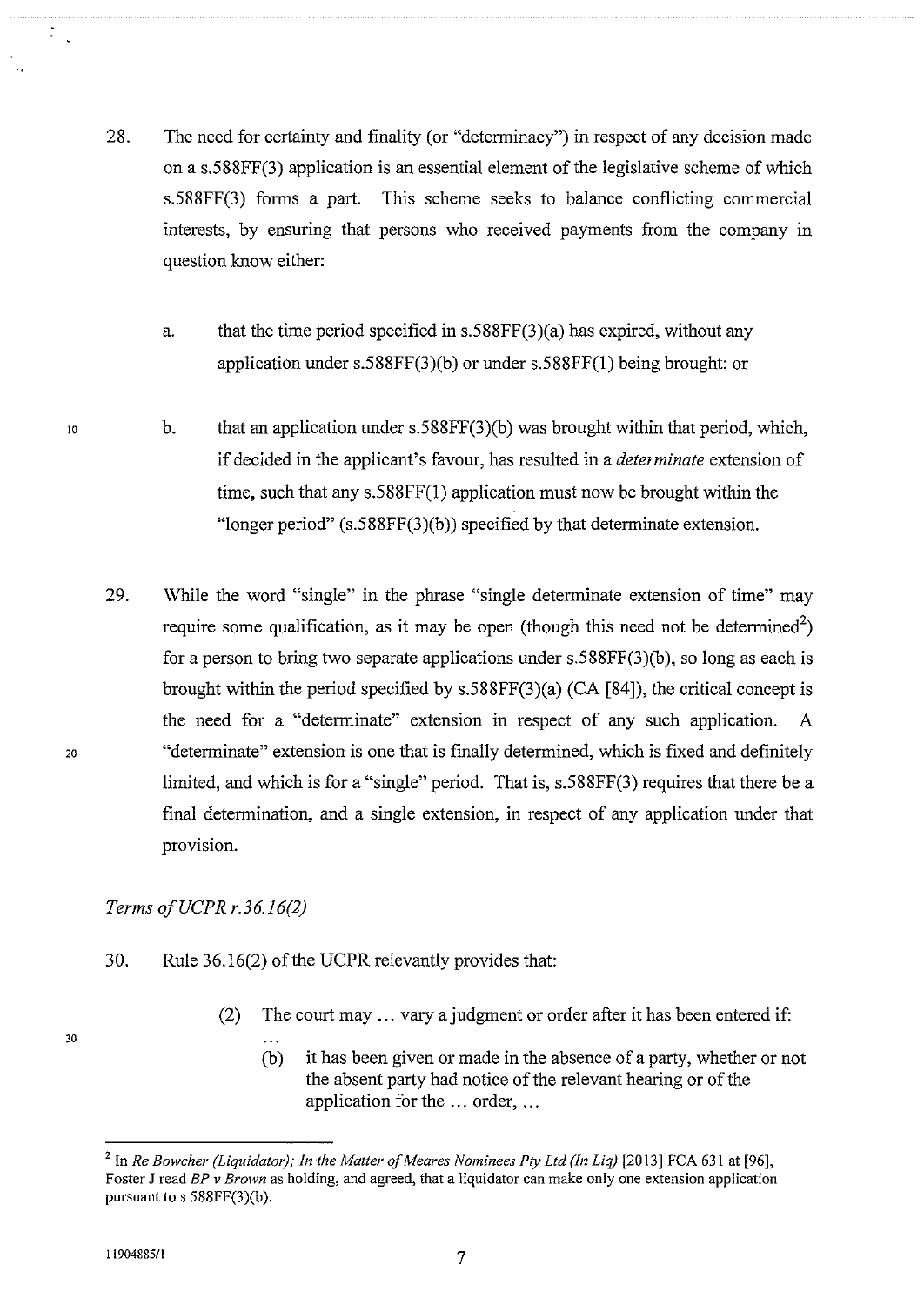- 31. The language of this rule is broad. There is no time limit within which any application for variation of an order must be brought. There is no requirement that the "party" in whose absence the order was made be a party to the proceedings, it being sufficient that the order was made in the absence of a person affected by it (see CA [143]-[147]). There is no requirement that the application for variation be made by the absent "party" (and in this case, it was not made by the appellants – being persons affected by the Extension Order who were absent when it was made - but was made by the respondents in the absence of the appellants). There is no limit imposed by the rule on the type of variation that may be made, or the grounds on which a variation maybe made.
- 32. As the plurality observed in *Achurch v The Queen* [2014] HCA 10 at [16], the principle of finality forms part of the common law background against which any provision conferring power upon a court to re-open concluded proceedings (including UCPR r.36.16(2)) is to be considered. When considering whether the power under UCPR r.36.16 is available to revisit and vary an extension order which has previously been made on a s.588FF(3)(b) application, it is necessary to consider not only the ambit of the variation power having regard to the principle of finality, but also whether such a use of the variation power is inconsistent with the specific requirement articulated in *BP v Brown* and endorsed in *Gordon v Tolcher* that there be a final determination and single extension in respect of any s.588FF(3)(b) application.

# *Reasoning of the majority in the Court of Appeal*

- 33. The question that arises in this proceeding is whether, by reason of s.79 of the *Judiciary Act* 1903 (Cth), the power under r.36.16(2) is available to amend an order which has been made under s.588FF(3)(b), at any time, on any grounds (subject only to discretion), or whether s.588FF "otherwise provides".
- 30

20

10

 $\mathcal{L}_{\mathcal{A}}$ 

- 34. In the Court of Appeal, Macfarlan and Gleeson JJA agreed (CA [149], [166]) with the following propositions in Beazley P's judgment (at CA [82]-[87]):
	- a. first, the decisions in *BP v Brown* and *Greig v Stramit Corporation Pty Ltd*  [2004] 2 Qd R 17 *(Greig v Stramit)* are "high and persuasive" authority for the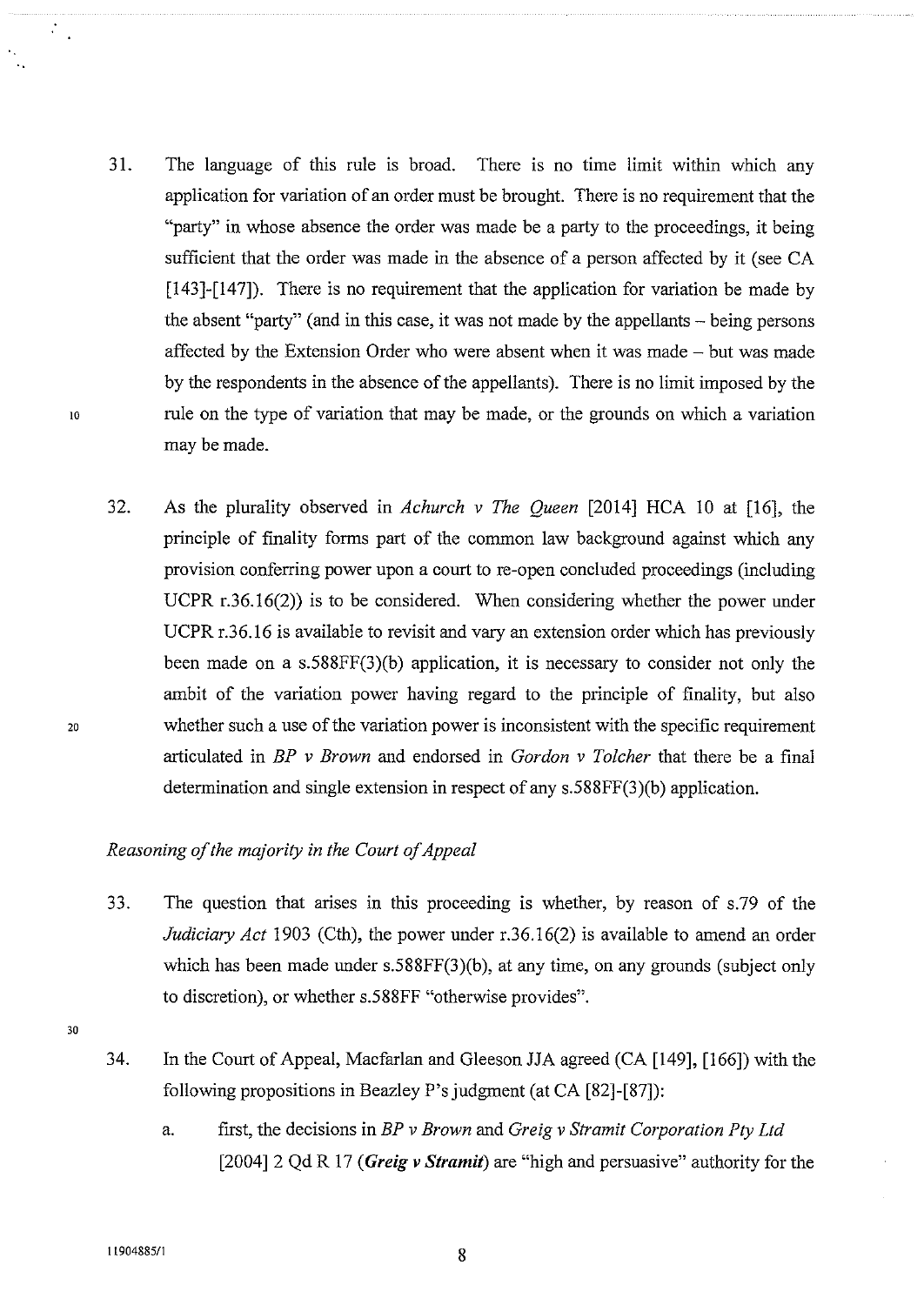proposition that section 588FF of the Act is "the sole source of power for an extension of time beyond the three year period specified in s.588FF(3)(a)" (CA [82]-[83]);

- b. secondly, and contrary to the respondents' submission below, the decision of this Court in *Gordon v Tolcher* endorsed the proposition in paragraph (a) above, and therefore subs 588FF(3) "comprehensively governs the circumstances in which an application may be made for an extension of time" (CA [84]); and
- c. thirdly, *Gordon v Tolcher* is authority for the proposition that once a proceeding has been commenced under s.588FF(3), the conduct of the proceeding is governed by the procedural law of the particular state, except where "the procedural rule was inconsistent with the Federal provision" (CA [86]).
- 35. In the present case, all members of the Court of Appeal agreed that there was only one application for an extension of time made within the 3-year period specified by s.588FF(3), with an application subsequently being made under UCPR r.36.16(2) for a variation of the order made on the original application (CA [85], [149], [166]); and therefore the issue that arose was one "as to the nature of the procedural rule" in question (CA [87]).

36. The majority held that an application brought under UCPR r.36.16(2)(b) to extend the period specified in a previous order of the Court which was made following the determination of a s.588FF(3)(b) application was not inconsistent with section 588FF; and, because there was no such inconsistency, UCPR r.36.16(2)(b) was 'picked up' by section 79 of the *Judiciary Act* 1903 (Cth).

30 37. Macfarlan JA (with whom Gleeson JA agreed, CA [166]) correctly held that the making of the Extension Order by Hammerschlag J implicitly brought the extension application under s.588FF(3)(b) to an end, because what was sought by that application had been achieved. However, his Honour held that, by analogy with the decision in *Gordon v Tolcher,* this termination was subject to the rules of court which

20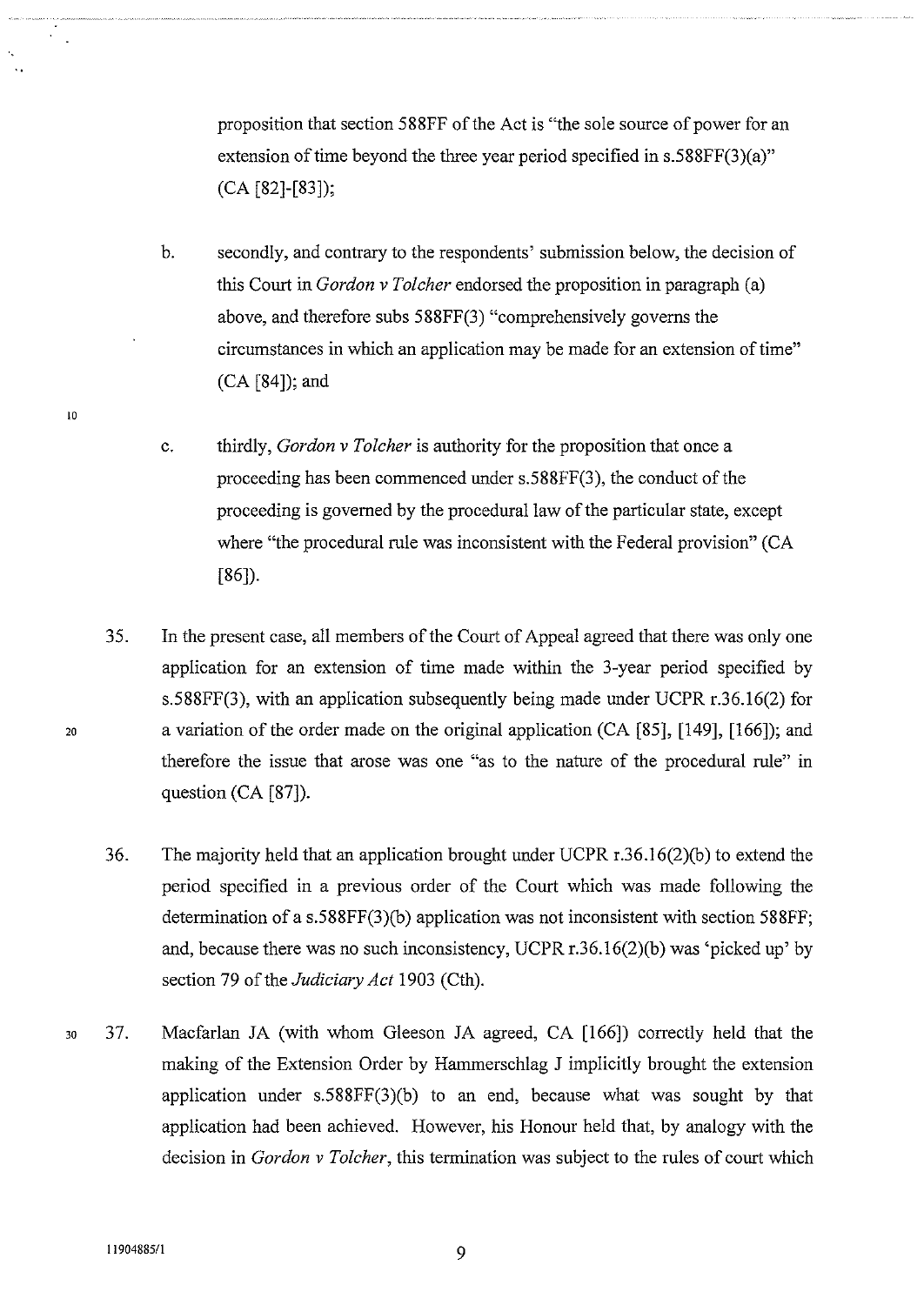were able to, and effectively did, provide for its revival in certain circumstances, including where the 'slip rule' was engaged (CA [156]), where an appeal was allowed in respect of a rejection of a s.588FF(3) application and an extension order was then made (CA [157]), or where a judge exercised the amendment power conferred by UCPR r.36.16(2)(b) to vary the date specified in the Extension Order (CA [155]). So, when Ward J made the Variation Order, her Honour was making an order on the revived s.588FF(3)(b) application (CA [173]).

38. There were four main errors in the majority's reasoning.

<u>ነስ</u>

 $\mathcal{L}_{\mathcal{A}}$ 

20

30

#### *Reasoning inconsistent with Gordon v Tolcher and BP v Brown*

- 39. *First,* the decision of the majority in the Court of Appeal is inconsistent with the statements of principle in *BP v Brown,* which were endorsed in *Gordon v Tolcher,* to the effect that s.588FF(3) requires that there be certainty and finality in respect of the determination of any extension of time application.
- 40. The only consideration in the majority judgments of the significance of those statements in *BP v Brown* appears in CA[l61]. There, Macfarlan JA states that he does not regard the relevant passage in *BP v Brown* as precluding the view his Honour had taken in the present case, "as there was no issue in [ *BP v Brown],* as there is here, of use of the amendment power in  $r 36.16(2)(b)$ ".
- 41. The decision in *BP v Brown* was that the power under s.1322(4)(d) of the *Corporations Act* 2001 (Cth), being a power to make an order varying (by extending or abridging) the period for doing any act, or commencing any proceeding, under the Act or in relation to a corporation, was not available to extend the time period specified in s.588FF(3) regarding the time for bringing a s.588FF(l) application. In the present case, the power under r.36.16 was used to make an order varying (by extending) the period for bringing a s.588FF(l) application in relation to a corporation. The conclusion in *BP v Brown* that the use of the Federal power of variation would be inconsistent with the regime established by s.588FF must be equally applicable to the use of power of variation under the State rules.
- 42. In considering the issue whether a State procedural power is picked up, or whether a Federal law "otherwise provides", the first step must be to determine the proper

 $11904885/1$   $10$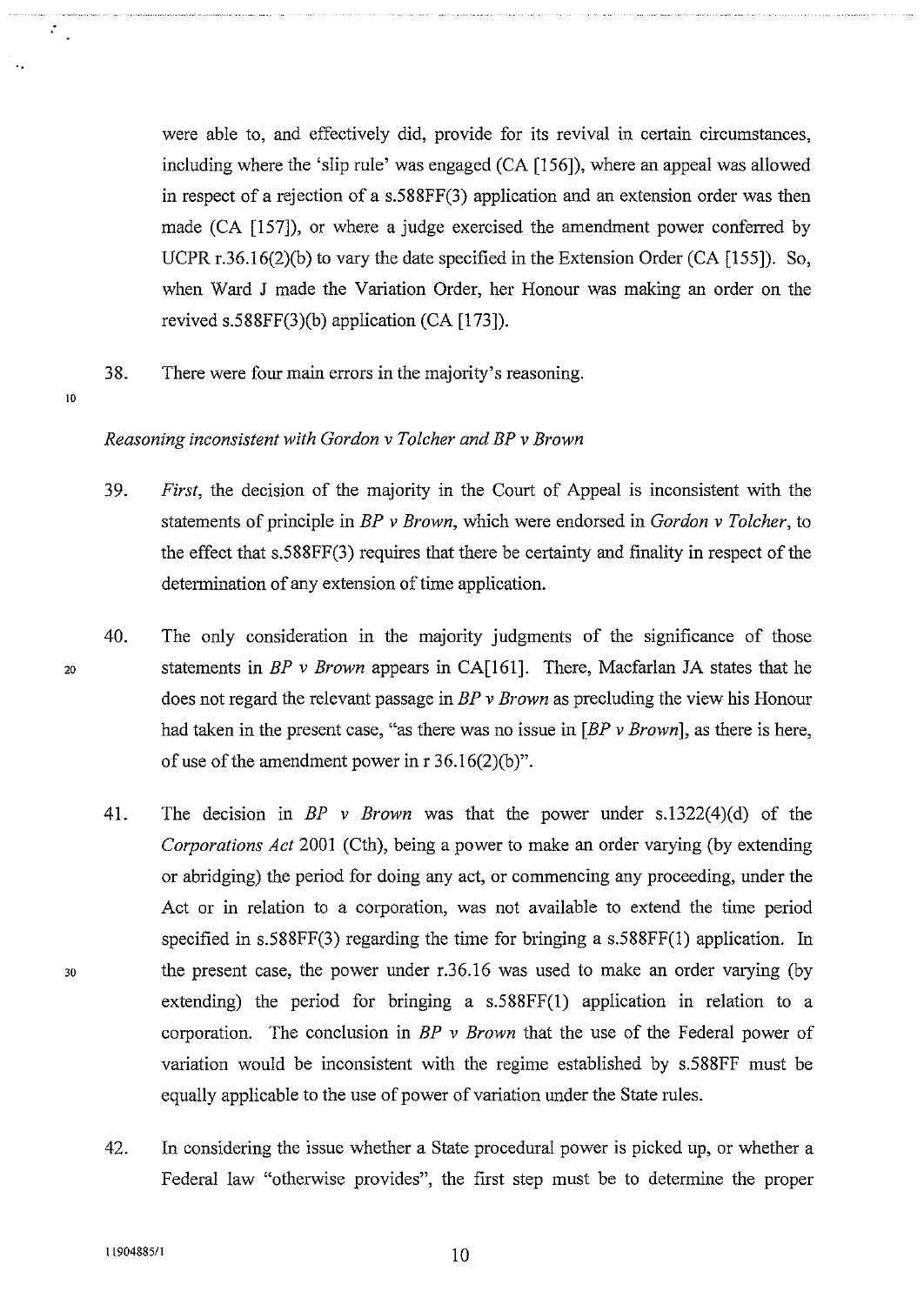construction of the particular Federal law being applied by the State court. The Federal provision at issue here, namely s.588FF(3), had been considered in *BP v Brown,* which had emphatically construed its effect in a way that was clearly binding on the Court of Appeal, as set out in paragraph [27] above.

- 43. The next step is to consider whether the State rule is inconsistent with that Federal law. The availability of UCPR  $r.36.16(2)(b)$  to grant a further extension of time, after a s.588FF(3)(b) application has already been heard and determined, and after the end of the period in which such an extension application may be brought under the Act, is inconsistent with the correct construction of the Federal legislation being applied by the State court in the exercise of Federal jurisdiction, as articulated in *BP v Brown*.
- 44. If the period of time within which a s.588FF(1) application must be brought is capable of extension, in substance, by subsequent variations under UCPR r.36.16 of an order initially made on the determination of a  $s.588FF(3)$ (b) application, this would fundamentally undermine the essential features of the legislative scheme identified in *BP v Brown,* and repeated in *Gordon v Tolcher,* in a way that renders those features meaningless.
- <sup>20</sup> 45. In terms of the language of the relevant passage of Spigelman CJ's judgment (see paragraph [27] above), the availability of UCPR r.36.16 to vary any extension order previously made on an application under s.588FF(3)(b) would mean that:
	- a. by the end of the period specified in s.588FF(3), a person who has had dealings with the company will not know whether he or she remains at risk;
	- b. the policy behind the time limit in s.588FF(3), which *"favours certainty",* will have been undermined;
	- c. persons making a s.588FF(3) application will not be required to "seek a *determinate* extension of the period", but only an extension for the time being, which may be revisited if the circumstances justify further extension;
		- d. after such an application has been heard and determined, it will not have been "decided" how long the process of deciding whether to pursue voidable

30

10

 $\mathcal{F}_\infty$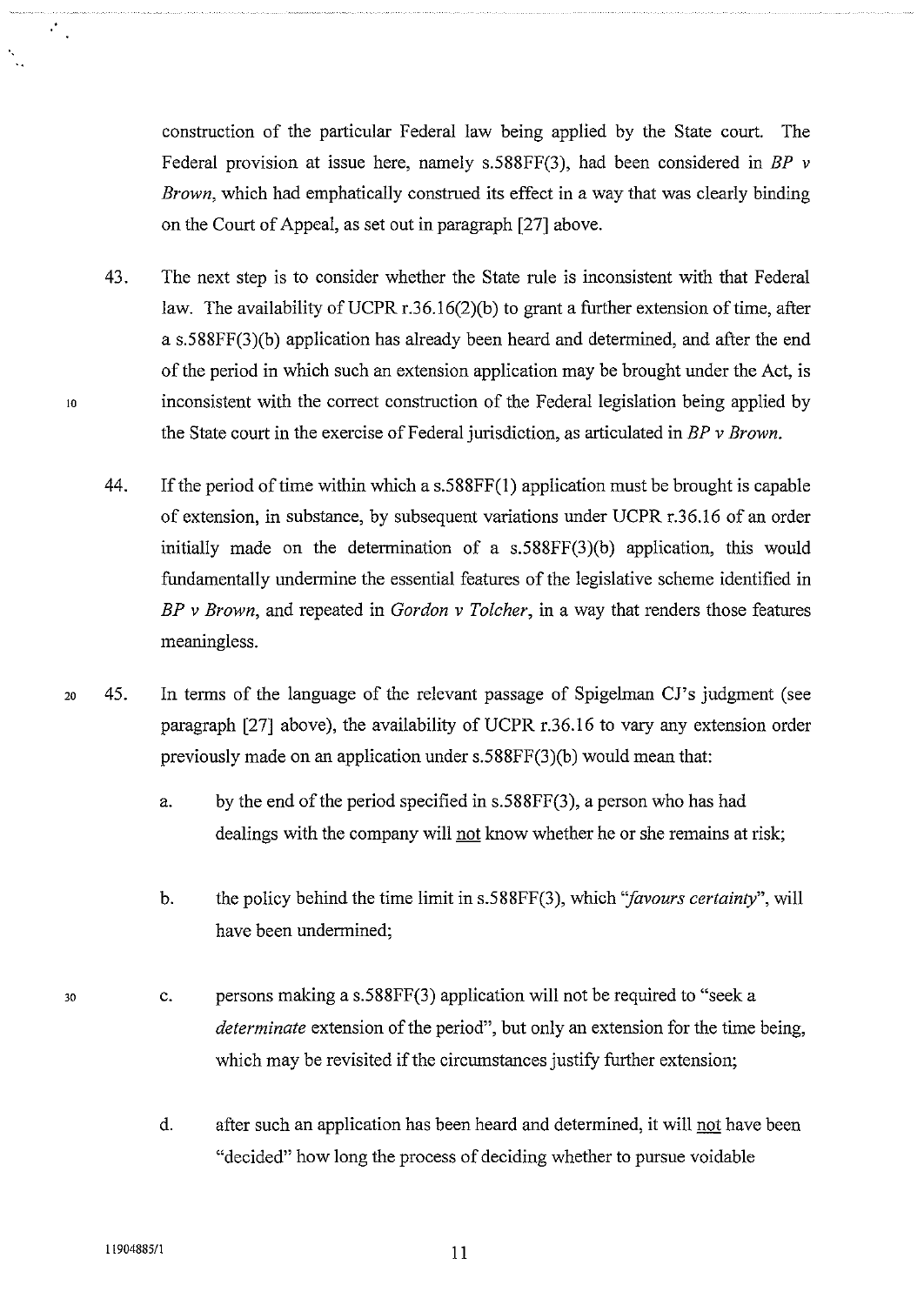transactions "will" take, as the extension granted will be subject to any later applications for variation and therefore further extension; and

- e. there will not be *"a single determinate extension of time"* following which steps for the purpose of deciding whether to being a s.588FF(l) application *"must cease",* but only an extension which may be revisited as required.
- 46. Whereas s.588FF(3) requires determinacy, the availability of the variation power under UCPR r.36.16(2)(b) would ensure indeterminacy. After the hearing and determination of a s.588FF(3)(b) application, there could be no certainty as to the period within which any s.588FF(1) application must be brought, as the period specified by the Court in its s.588FF(3)(b) order would always be subject to any variation application which may be brought at any later period in time, on fresh evidence, and subject only to the Court's discretion.
- 47. The availability of this variation power under the UCPR is therefore inconsistent with the Federal provision. It follows that the majority of the Court of Appeal erred in finding that UCPR r.36.16(2)(b) is 'picked up' by s 79 of the *Judiciary Act* 1903 (Cth).
- 20

30

10

 $\hat{Z}_{\rm eff}$ 

### *Inconsistent with Grieg v Stramit*

- 48. *Secondly,* the reasoning of the majority is inconsistent with the reasoning of the Queensland Court of Appeal in *Greig v Stramit,* and in particular the observation in that decision that "any general power of amendment conferred on the court ... would not permit the making of an amendment which effectively (though not in express terms) extended the time limited in s.588FF(3)" (at [89]-[90], [126]).
- 49. Macfarlan and Gleeson JJA expressly agreed (CA [149], [166]) with the passage of Beazley P's judgment in which her Honour observed that the relevant statements in *Greig v Stramit* "albeit in contexts different from that which arises here, are of high and persuasive authority and should be followed" (CA [84]).
	- 50. However, the majority in the NSW Court of Appeal was of the view that *Greig v Stramit* could be distinguished from the present case, because that decision was authority only for the proposition that an amendment power conferred by the rules of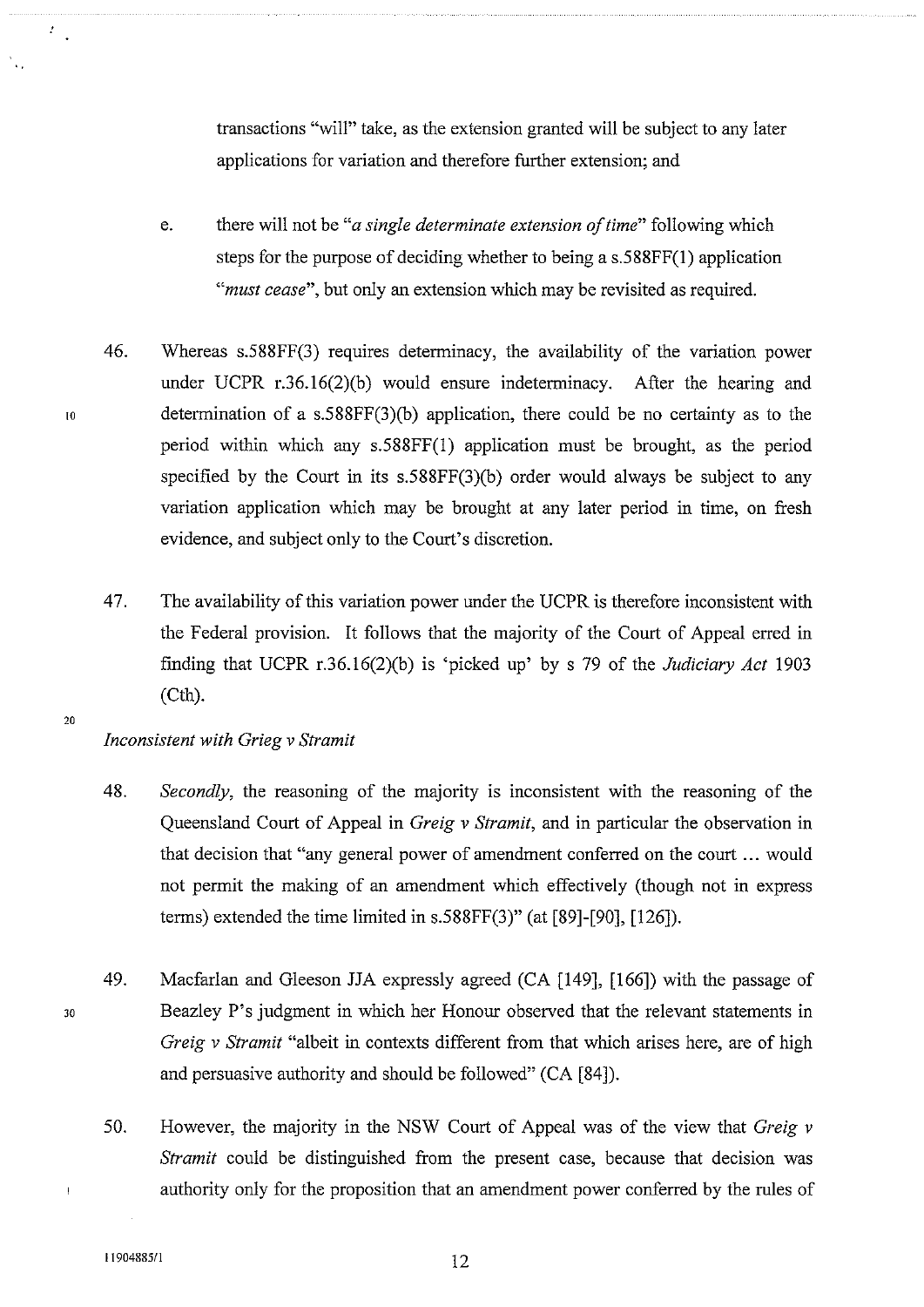court cannot be used to extend the period specified in s.588FF(3)(b) for the making of an application for extension of time (CA [160]).

51. Despite the power of amendment at issue in *Greig v Stramit* being used in a manner different to the way in which the power of variation was used here, the statement of principle in that case is clear: a general power of amendment under State law cannot be used so as to extend, directly or indirectly, the specific time limitation imposed by s.588FF(3). In the present case, and contrary to that statement of principle, the use of the variation power in UCPR r.36.16(2)(b) represented the use of a general power of amendment conferred under State rules so as to extend the time limit imposed by s.588FF(3) (that is, to extend the "longer period" which the Court had already ordered on an application under that provision). If the relevant statements in *Greig v Stramit*, which were endorsed by the Court of Appeal, are correct,<sup>3</sup> such a use of a general State amendment power is impermissible, as it is inconsistent with the Federal provision. So must be the case here.

### *No analogy with 'slip rule' or position on appeal*

- 20 52. *Thirdly,* the majority in the Court of Appeal erred in regarding the position with respect to r.36.16(2) as being similar to the position with respect to an application of the slip rule, or the position where an order is made upon an appeal from the rejection of an extension application.
	- 53. The critical feature of an application of the 'slip rule', or of the inherent jurisdiction to correct an order that did not truly represent the order that the court intended to pronounce (see CA [87], [156]), is that the order which was in fact made by the Court does not, because of some error or oversight, reflect the Court's intended disposition of the matter. As was observed by the plurality in *Burrell v The Queen* (2008) 238 CLR 218 at 224 [21], and repeated by the plurality in *Achurch v The Queen* [2014] HCA 10 at [18], the power under the 'slip rule' is a power to correct the record so that it truly does represent what the court intended to pronounce as its order: "It does not

30

10

 $\mathcal{L}_{\mathcal{A}}$ 

<sup>&</sup>lt;sup>3</sup> Noting that the relevant passage of *Greig v Stramit* was subsequently repeated by a differently constituted Queensland Court of Appeal in *Park and Mcintosh v Lanray Industries Pty Ltd* [2010] QCA 257 at [13] per Holmes JA (with whom Fraser and Chesterman JJA agreed).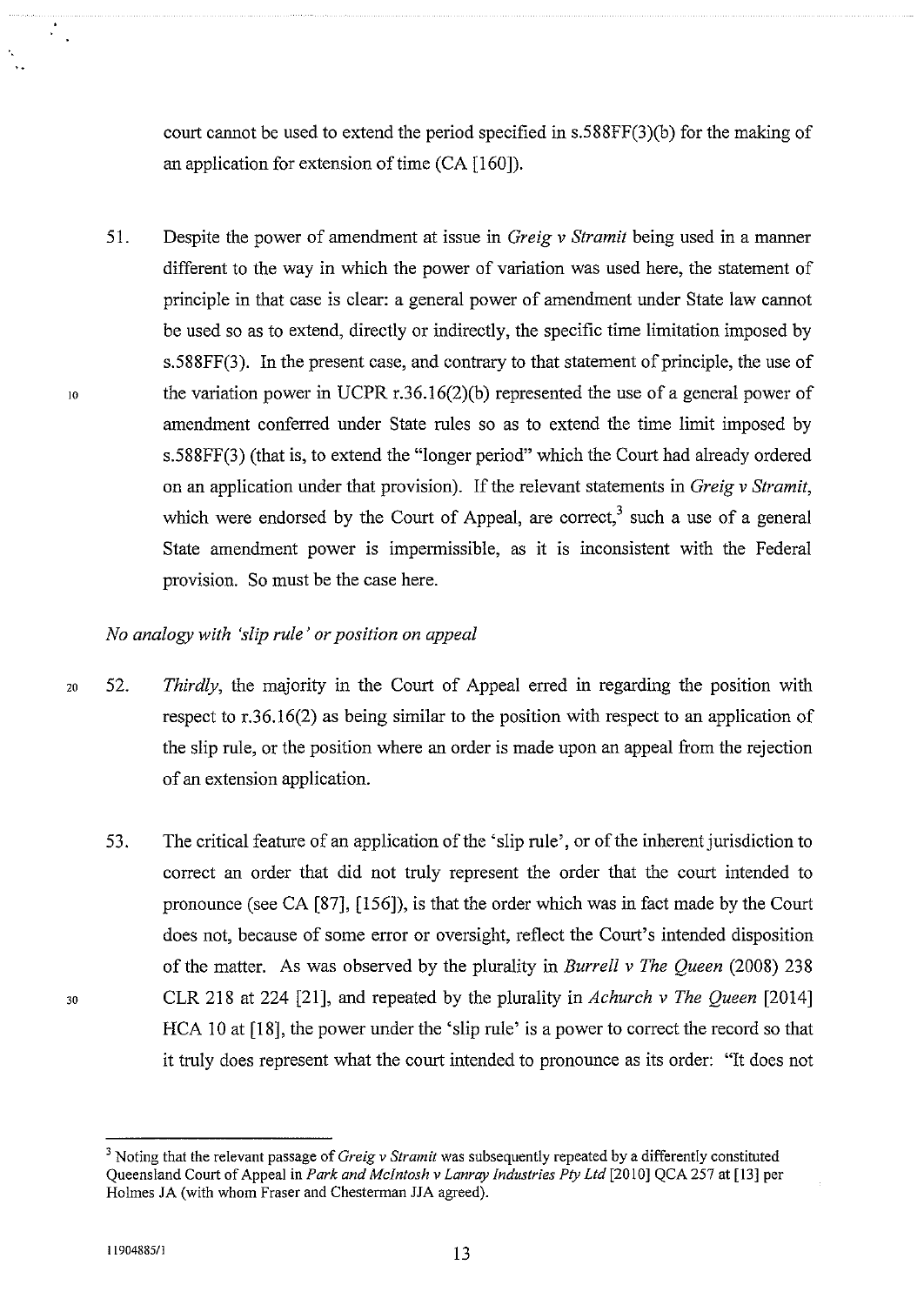permit reconsideration, let alone alteration, of the substance of the result that was reached and recorded".

- 54. It follows that an application of the 'slip rule', after the end of the s.588FF(3)(a) period, to an order previously made on a s.588FF(3)(b) application which was brought within time, would not contravene the requirement for a final determination and single extension in respect of any application under that provision. That is because it would not involve any new assessment by the Court of the appropriate period of extension based on fresh evidence, but would instead ensure that the terms of the order made by the Court reflected the Court's determination of that application.
- 55. Similarly, the application in *Gordon v Tolcher* of a rule of the District Court permitting the extension of time for service, after a "deemed" dismissal of a s.588FF(3)(b) application for want of service, did not infringe the requirement that there be a final determination and single extension in respect of any such application, as there had not in fact been any substantive determination of the application in that case, which was brought within time, prior to its deemed dismissal. The effect of the rule in question was only to remove the deemed dismissal (itself the result of the operation of a court rule) so as to allow such a determination to occur (CA [88], [149], [166]). Those circumstances are a far cry from the facts of this case where an extension application had been finally determined, and a "longer period" under paragraph 588FF(3)(b) had been ordered.
- 56. Likewise, where an application under paragraph 588FF(3)(b) has been rejected, and no extension order has been made, a finding on appeal that the primary judge erred in rejecting that application, and that an extension order should have been made, does not in any way undercut the proposition that s.588FF requires finality and determinacy in respect of any extension order which is in fact made under that paragraph.
- 30

10

20

57. In contrast, as recognised by Beazley P (at CA [92]), the application under UCPR r.36.l6(2)(b) which was brought in this case was substantive in nature, in the sense that it was made on new or additional facts and called for a fresh exercise of the discretion to extend time. There was no challenge to the Extension Order that had been made, or to Justice Hammerschlag's determination of the s.588FF(3)(b)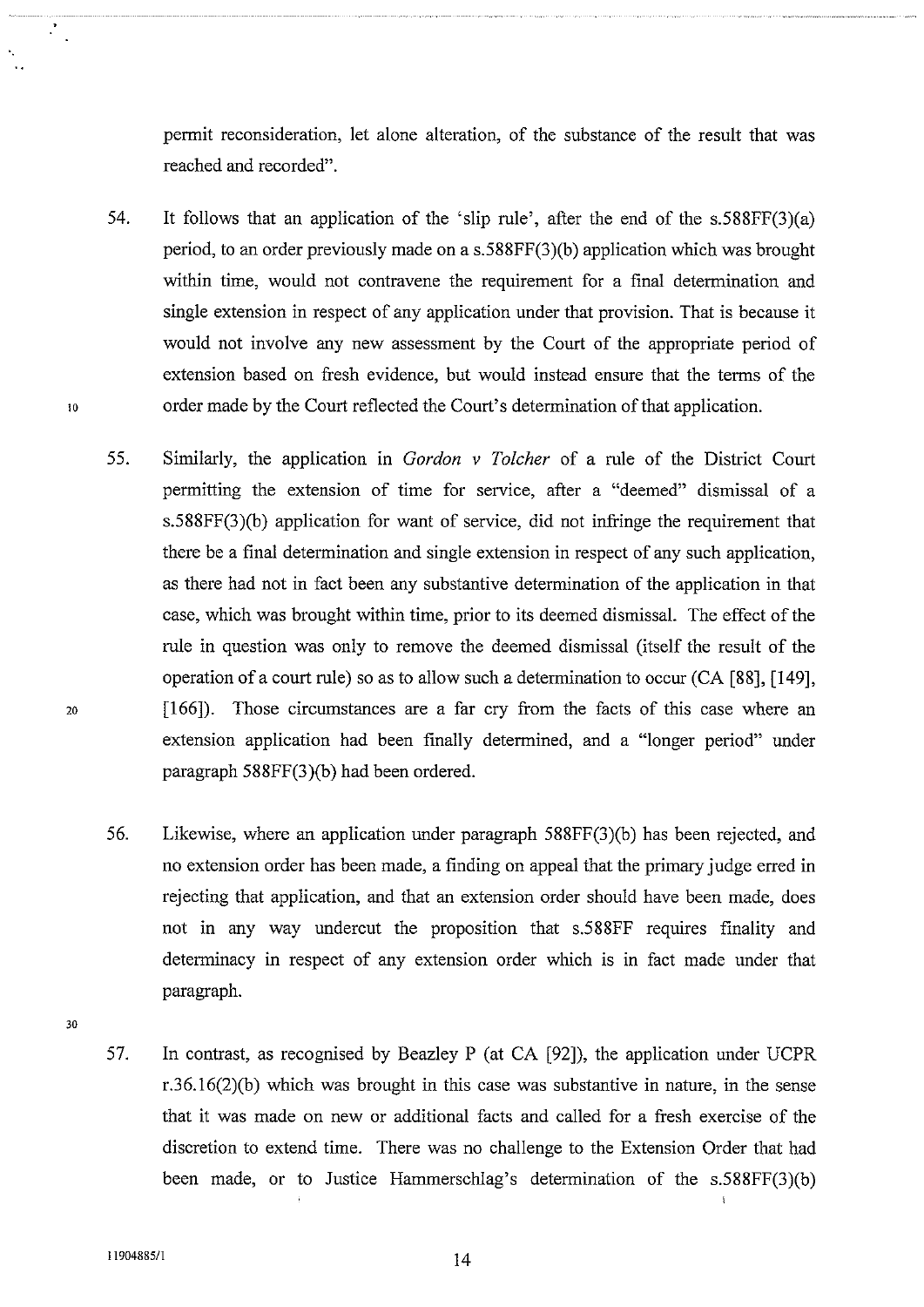application that had been brought by the respondents. Rather, the application made before Justice Ward by the first respondents was an application to extend the "longer period" (s.588FF(3)(b)) which had been specified in the Extension Order, on the basis that the period originally ordered had proved, in the event, to be insufficient from the respondents' perspective.

58. In circumstances where a s.588FF(3)(b) application had been heard and determined in the liquidators' favour, and therefore implicitly brought to an end (CA [155]), there had already been a "single determinate extension of time", and the effect of the application before Justice Ward was to seek, on fresh material and outside the s.588FF(3)(a) period, a new and different determination of the appropriate period of extension. This was fundamentally inconsistent with the requirement that there be "a single determinate extension of time".

### *Variation Order was not an order made on a s.588FF(3)(b) application*

- 59. *Fourthly*, the majority erred in finding (at CA [155] and [173]) that the Variation Order was an order made on the application under s.588FF(3)(b) which had already been heard and determined by Hammerschlag J.
- 60. The majority correctly identified that the effect of making the Extension Order by Justice Hammerschlag was implicitly to bring that application to an end, because all that was sought by that application had then been achieved (CA [155], [166]). Nonetheless, the majority held that the application subsequently made before Justice Ward was made "on" the extension application that had previously been thus brought to an end. In particular, Gleeson JA held that "although procedurally" the Variation Order relied on the Court's power under  $r.36.16(2)(b)$ , "as a matter of jurisdiction that order is properly characterised as an order made 'on an application' under s.588FF(3)(b)" (CA [173]). If that is so, the problem then arises that the application for the Variation Order was made after the end of the paragraph 588FF(3)(a) period. Gleeson JA sought to deal with this issue by saying that the time limit for the making of the application before Justice Ward had been satisfied when the original s.588FF(3)(b) application (which Justice Hammerschlag had determined) had been filed in the registry (CA [173]). In support, Gleeson JA relied on paragraph [151] of *BP v Brown,* which merely says that the relevant date under s.588FF(3)(b) is the date on which an application for a "longer period" is made to the Court. *BP v Brown* is not

20

10

 $\mathbf{A}$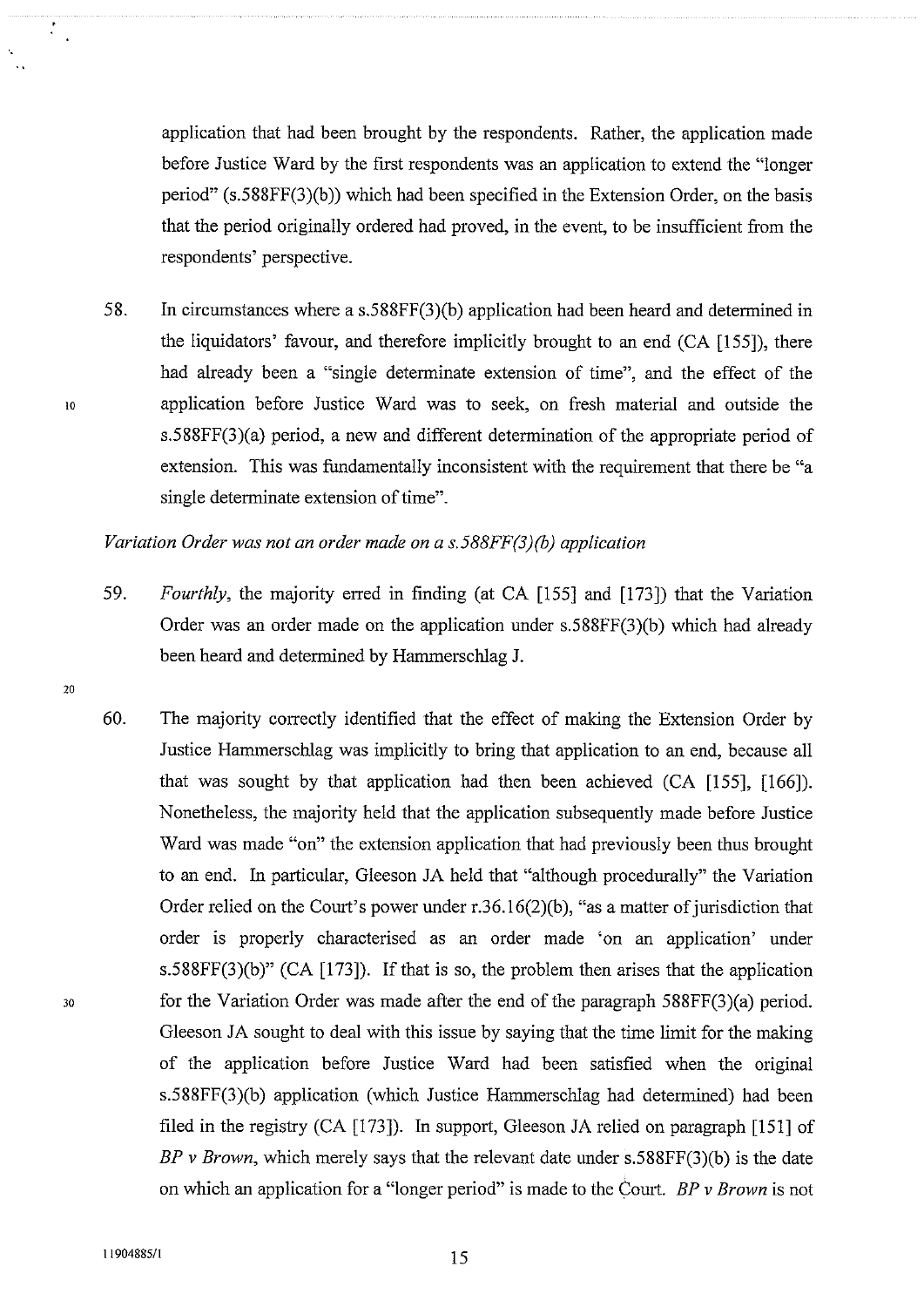authority for the proposition that, if an application is filed in the registry within time, and subsequently determined, it can be moved on, and be the subject of further extension orders, on multiple subsequent occasions. Any such proposition would be fundamentally inconsistent with the principles stated in *BP v Brown,* identified in paragraph [27] above.

- 61. As recognised by Beazley P (at CA [92]), the application before Ward J was in substance a new application for an extension of time, which fell outside the period prescribed by s.588FF(3)(b). That characterisation is consistent with the detailed consideration given to this same issue by Barrett J, whose views on such a matter command significant weight, in *Onefone Australia Pty Ltd v One. Tel Ltd* (2007) 61 ACSR 429 at [34]-[37].<sup>4</sup>
- 62. Prior to the application being made before Justice Ward, there was no pending application under s.588FF(3) before the Court. The orders which had been sought in the originating process had already been made in May 2011. The making of the Extension Order disposed of all issues raised by the application. What then occuned was that before Justice Ward the respondents sought a period of extension never previously sought, on the basis of fresh evidence. The Variation Order was not, in substance, an order on the May application under paragraph 588FF(3)(b), which had been brought within time, but instead an order on the September application under UCPR r.36.16(2), brought after the end of the paragraph 588FF(3)(a) period.
- 63. The time stipulation in s.588FF(3) imposes, as was held in this Court in *Gordon v Tolcher* (231 CLR 334 at [37]), a condition which is of the essence of the right created by the section. It follows that the Court did not have power to hear and determine a new application in September 2011, on fresh material, made after that time period had expired.
- Jo *Conclusion*

10

 $\sum_{i=1}^{N}$ 

20

64. The majority ened in finding that the Variation Order was validly made. The majority ought to have found, as Beazley P held, that the use of r.36.16(2)(b) to make the Variation Order was inconsistent with s.588FF(3) of the Act, which "otherwise

<sup>4</sup> See also the earlier decision of Barrett J in *Onefone Australia Pty Ltd* v *One. Tel Ltd* [2007] NSWSC 69 at [66]-  $\frac{1}{2}[70]$ .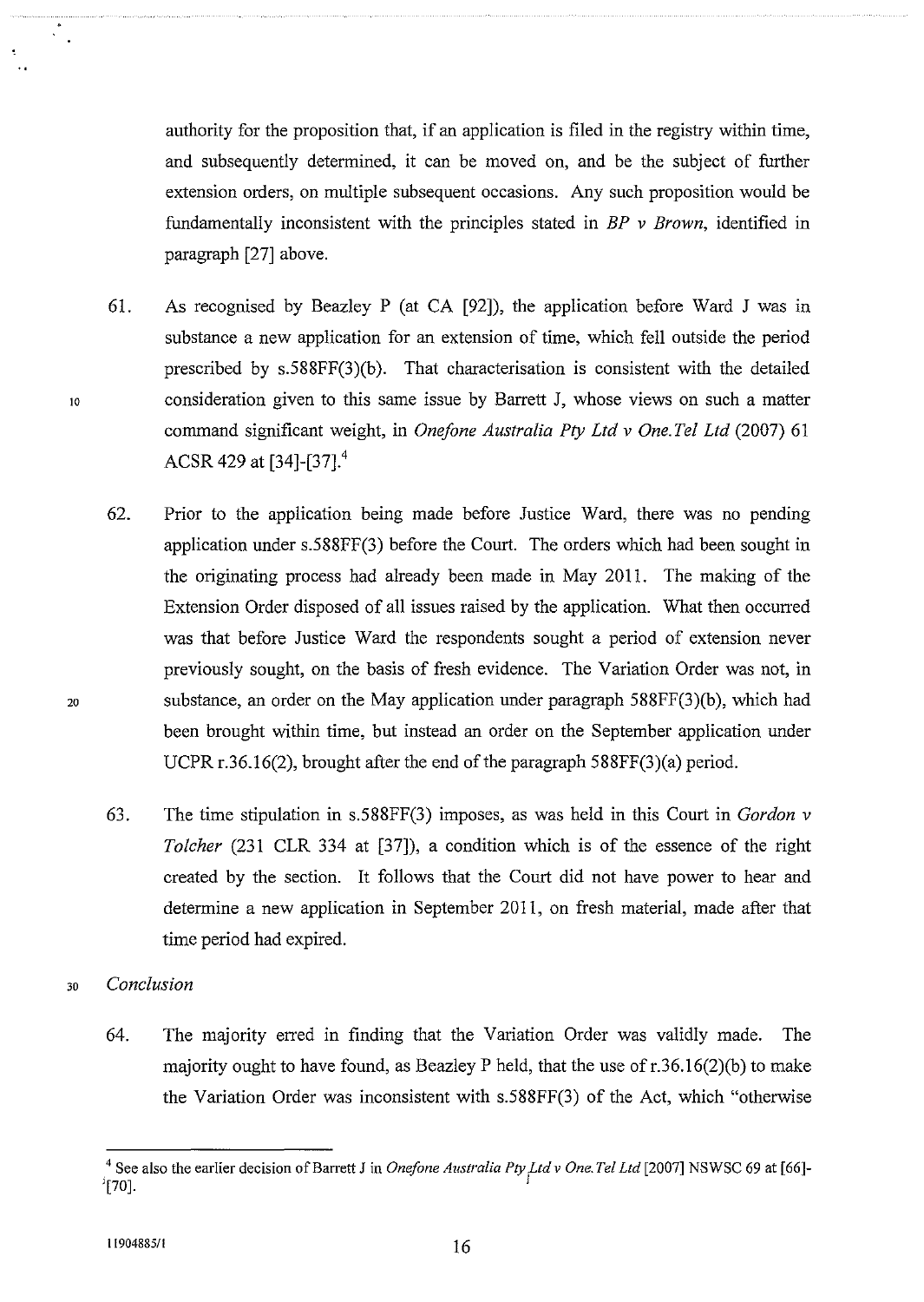provided", such that UCPR r.36.16(2) was not 'picked up' by section 79 of the *Judiciary Act* 1903 (Cth).

### **Part VII: Applicable statutes**

65. Section 588FF of the *Corporations Act* 2001 (Cth) provided at the time of the Extension Order, and has provided at all times since then, as follows:

#### **588FF Courts may make orders about voidable transactions**

- **(1)** Where, on the application of a company's liquidator, a court is satisfied that a transaction of the company is voidable because of section 588FE, the court may make one or more of the following orders:
	- (a) an order directing a person to pay to the company an amount equal to some or all of the money that the company has paid under the transaction;
	- (b) an order directing a person to transfer to the company property that the company has transferred under the transaction;
	- (c) an order requiring a person to pay to the company an amount that, in the court's opinion, fairly represents some or all of the benefits that the person has received because of the transaction;
	- (d) an order requiring a person to transfer to the company property that, in the court's opinion, fairly represents the application of either or both of the following:
		- (i) money that the company has paid under the transaction;
		- (ii) proceeds of property that the company has transferred under the transaction;
	- (e) an order releasing or discharging, wholly or partly, a debt incuned, or a security or guarantee given, by the company under or in connection with the transaction;
	- (f) if the transaction is an unfair loan and such a debt, security or guarantee has been assigned—an order directing a person to indemnify the company in respect of some or all of its liability to the assignee;
	- (g) an order providing for the extent to which, and the terms on which, a debt that arose under, or was released or discharged to any extent by or under, the transaction may be proved in a winding up of the company;
	- (h) an order declaring an agreement constituting, forming part of, or relating to, the transaction, or specified provisions of such an agreement, to have

20

10

•.

 $\frac{1}{2}$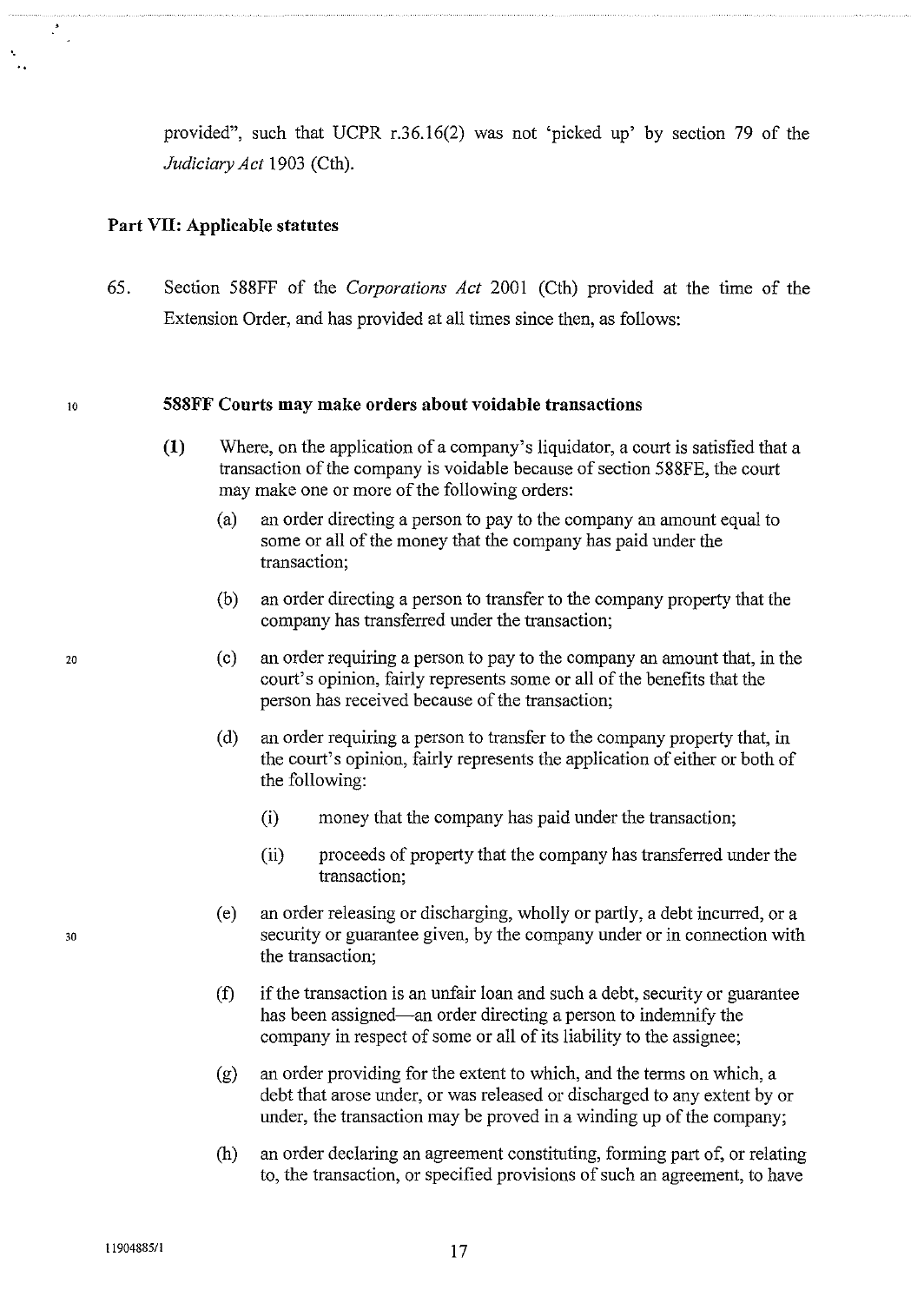been void at and after the time when the agreement was made, or at and after a specified later time;

- (i) an order varying such an agreement as specified in the order and, if the Court thinks fit, declaring the agreement to have had effect, as so varied, at and after the time when the agreement was made, or at and after a specified later time;
- G) an order declaring such an agreement, or specified provisions of such an agreement, to be unenforceable.
- **(2)**  Nothing in subsection (1) limits the generality of anything else in it.
- **(3)** An application under subsection (1) may only be made:
	- (a) during the period beginning on the relation-back day and ending:
		- (i) 3 years after the relation-back day; or
		- (ii) 12 months after the first appointment of a liquidator in relation to the winding up of the company;

whichever is the later; or

- (b) within such longer period as the Court orders on an application under this paragraph made by the liquidator during the paragraph (a) period.
- ( **4)** If the transaction is a voidable transaction solely because it is an unreasonable director-related transaction, the court may make orders under subsection (1) only for the purpose of recovering for the benefit of the creditors of the company the difference between:
	- (a) the total value of the benefits provided by the company under the transaction; and
	- (b) the value (if any) that it may be expected that a reasonable person in the company's circumstances would have provided having regard to the matters referred to in paragraph 588FDA(1)(c).
- 66. Rule 36.16(2) of the *Uniform Civil Procedure Rules* 2005 (NSW) provided at the time of the Variation Order, and has provided at all times since then, as follows:

### **36.16 Further power to set aside or vary judgment or order**

30

20

10

÷.

 $\overline{a}$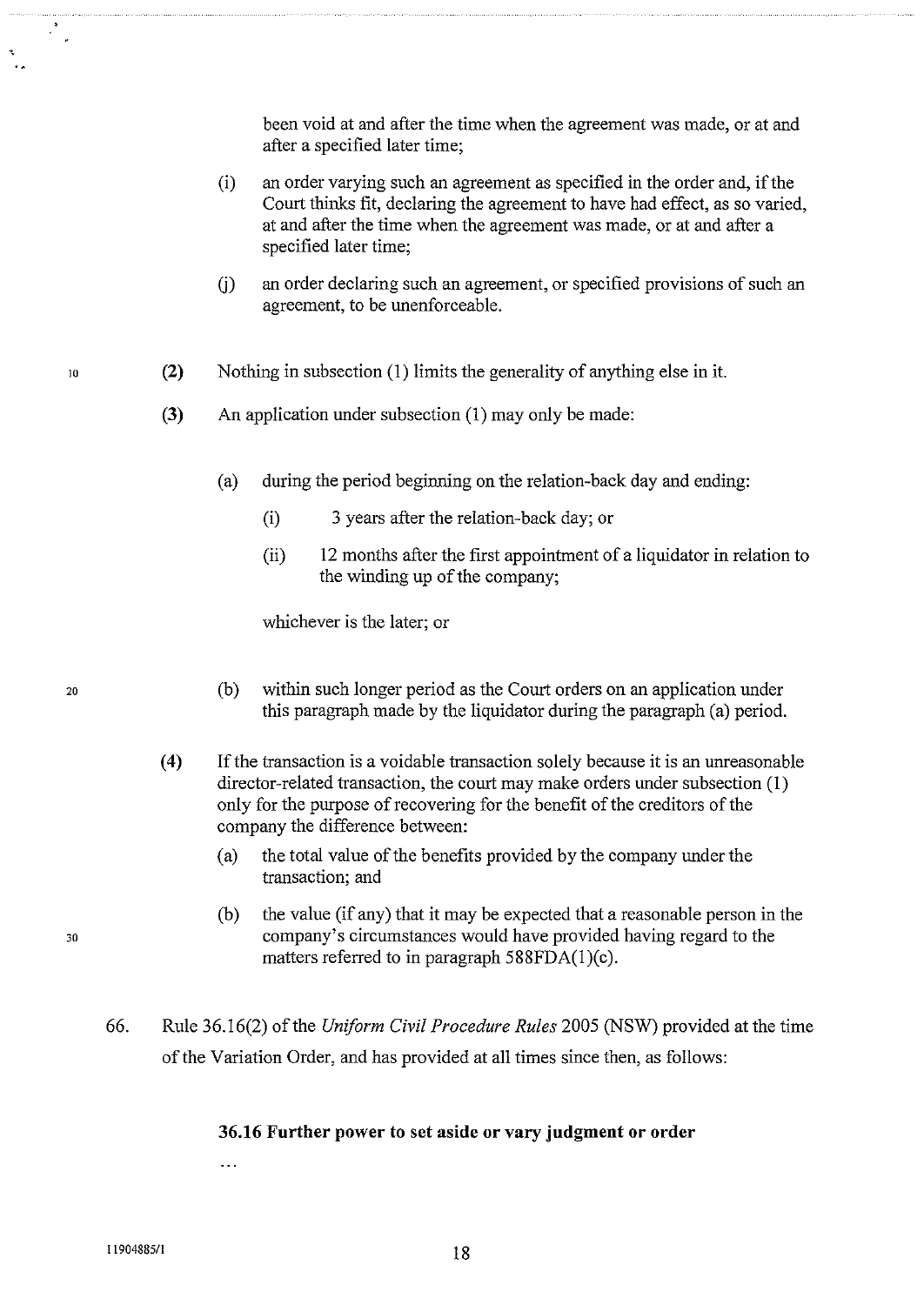- (2) The court may set aside or vary a judgment or order after it has been entered if:
	- (a) it is a default judgment (other than a default judgment given in open court), or
	- (b) it has been given or made in the absence of a party, whether or not the absent party had notice of the relevant hearing or of the application for the judgment or order, or
	- (c) in the case of proceedings for possession of land, it has been given or made in the absence of a person whom the court has ordered to be added as a defendant, whether or not the absent person had notice of the relevant hearing or of the application for the judgment or order.

### **Part VIII: Orders sought**

- 67. The appellants seek the following orders:
	- (1) The appellants' appeal be allowed.
- 20

10

- (2) Order 2 of the orders made by the Court of Appeal on 28 February 2014 be set aside, and in lieu thereof order that:
	- (a) orders 1 and 3 made in the proceeding below by Justice Black on 8 February 2013 be set aside; and
	- (b) the following order made by Justice Ward on 19 September 2011 be set aside:

"That pursuant to Part 36 rule 16 of the *Uniform Civil Procedure Rules* 2005 (NSW) the orders made by Hammerschlag J on 30 May 2011 in these proceedings be varied to insert in lieu of '3 October 2011 ', the date '3 April 2012' ."

- (c) the respondents pay the costs of the appeal and of the hearing before the primary judge.
- (3) The respondents pay the costs of the application for special leave to appeal and the appeal in this Court.